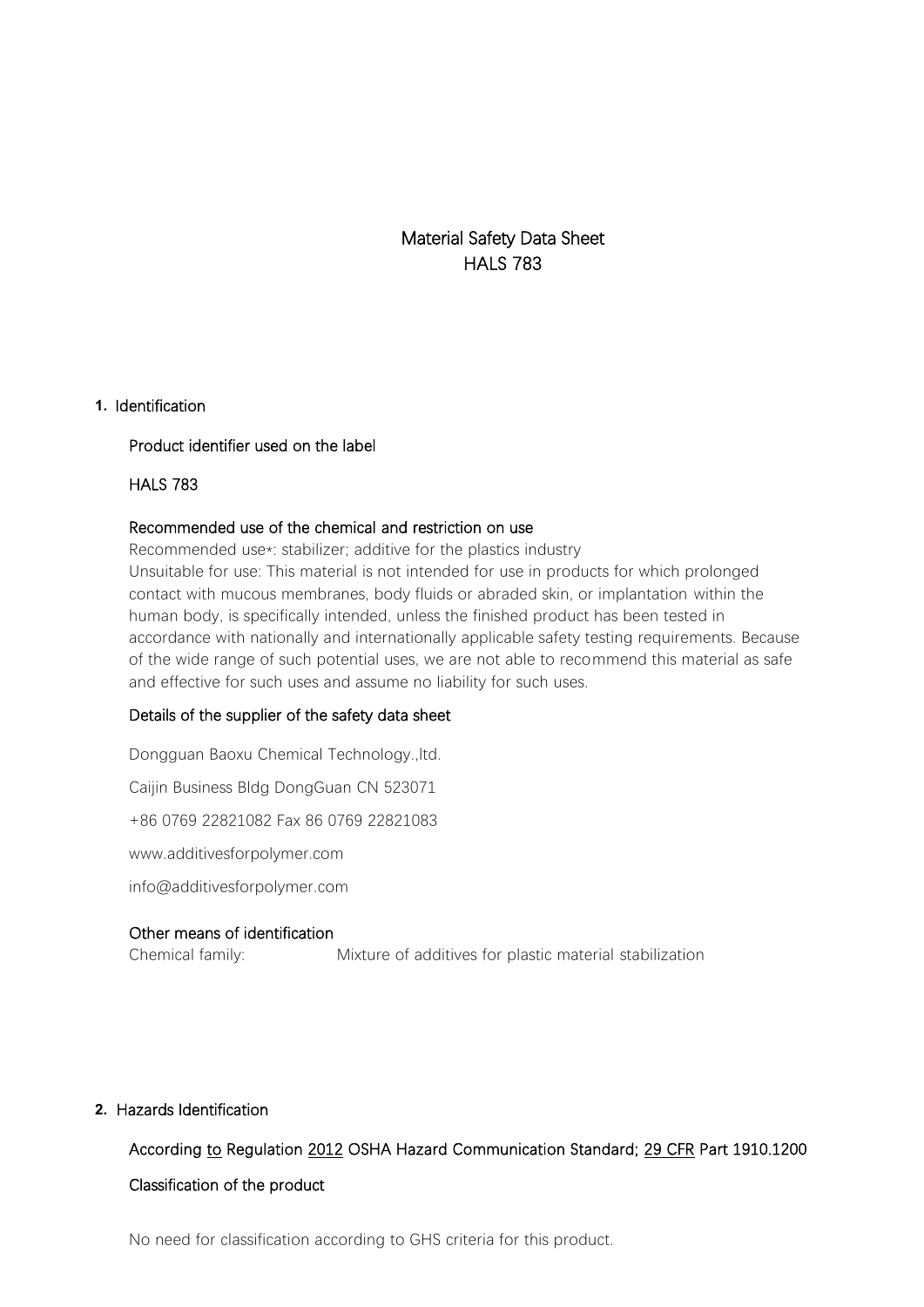### Label elements

The product does not require a hazard warning label in accordance with GHS criteria.

#### Hazards not otherwise classified

The product is under certain conditions capable of dust explosion.

Labeling of special preparations (GHS):

To avoid inhalation hazard, do not grind.

This product is not combustible in the form in which it is shipped by the manufacturer, but may form a combustible dust through downstream activities (e.g. grinding, pulverizing) that reduce its particle size.

## **3.** Composition / Information on Ingredients

|                   |              | According to Regulation 2012 OSHA Hazard Communication Standard; 29 CFR Part 1910.1200 |
|-------------------|--------------|----------------------------------------------------------------------------------------|
| <b>CAS Number</b> | Weight %     | Chemical name                                                                          |
| 70624-18-9        | 40.0 - 60.0% | 1,6-Hexanediamine, N, N'-bis $(2, 2, 6, 6-$                                            |
| tetramethyl-4-    |              |                                                                                        |
|                   |              | piperidinyl)-, polymer with 2,4,6-trichloro-1,3,5-                                     |
|                   |              | triazine, reaction products with 2,4,4-trimethyl-2-                                    |
|                   |              | pontanamino                                                                            |

## pentanamine **4.** First-Aid Measures

Description of first aid measures

#### General advice:

Remove contaminated clothing.

#### If inhaled:

If difficulties occur after dust has been inhaled, remove to fresh air and seek medical attention.

#### If on skin:

Wash thoroughly with soap and water. If irritation develops, seek medical attention.

#### If in eyes:

Wash affected eyes for at least 15 minutes under running water with eyelids held open.

If irritation develops, seek medical attention.

#### If swallowed:

Rinse mouth and then drink plenty of water. Do not induce vomiting. Immediate medical attention required.

### Most important symptoms and effects, both acute and delayed

Symptoms: The most important known symptoms and effects are described in the labelling (see section 2) and/or in section 11.

Further important symptoms and effects are so far not known.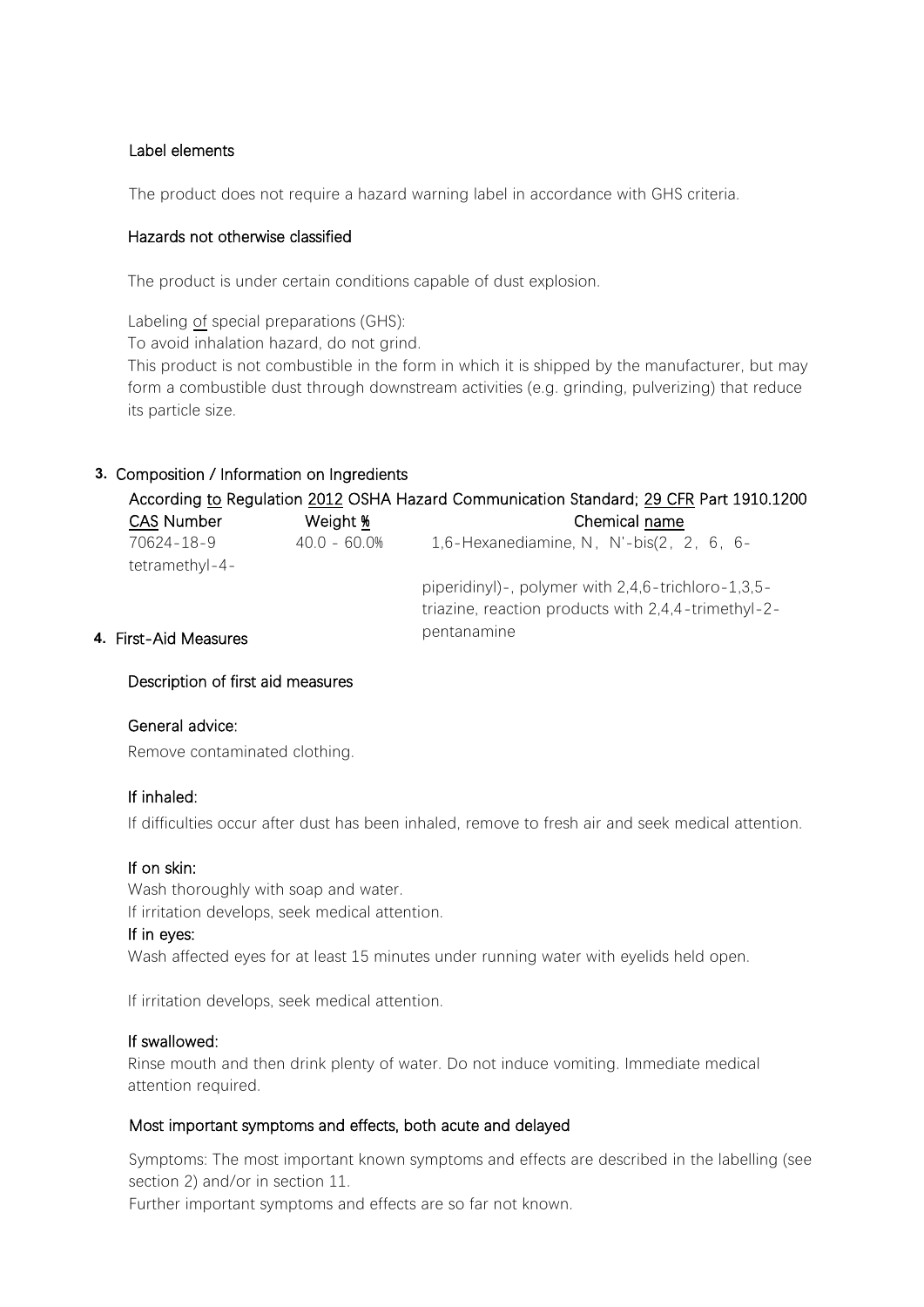#### Indication of any immediate medical attention and special treatment needed

Note to physician

Treatment: Treat according to symptoms (decontamination, vital functions), no known specific antidote.

#### **5.** Fire-Fighting Measures Extinguishing media

Suitable extinguishing media: dry powder, foam, water spray, carbon dioxide

Unsuitable extinguishing media for safety reasons: water jet

Additional information:

Avoid whirling up the material/product because of the danger of dust explosion.

#### Special hazards arising from the substance or mixture

Hazards during fire-fighting: harmful vapours Evolution of fumes/fog. The substances/groups of substances mentioned can be released in case of fire.

#### Advice for fire-fighters

Protective equipment for fire-fighting: Firefighters should be equipped with self-contained breathing apparatus and turn-out gear.

#### Further information:

Dusty conditions may ignite explosively in the presence of an ignition source causing flash fire.

#### **6.** Accidental release measures

Further accidental release measures:

Avoid dispersal of dust in the air (i.e., clearing dust surfaces with compressed air). Avoid the formation and build-up of dust - danger of dust explosion. Dust in sufficient concentration can result in an explosive mixture in air. Handle to minimize dusting and eliminate open flame and other sources of ignition.

#### Personal precautions, protective equipment and emergency procedures

Avoid dust formation. Use personal protective clothing.

#### Environmental precautions

Contain contaminated water/firefighting water. Do not discharge into drains/surface waters/groundwater.

#### Methods and material for containment and cleaning up

Nonsparking tools should be used.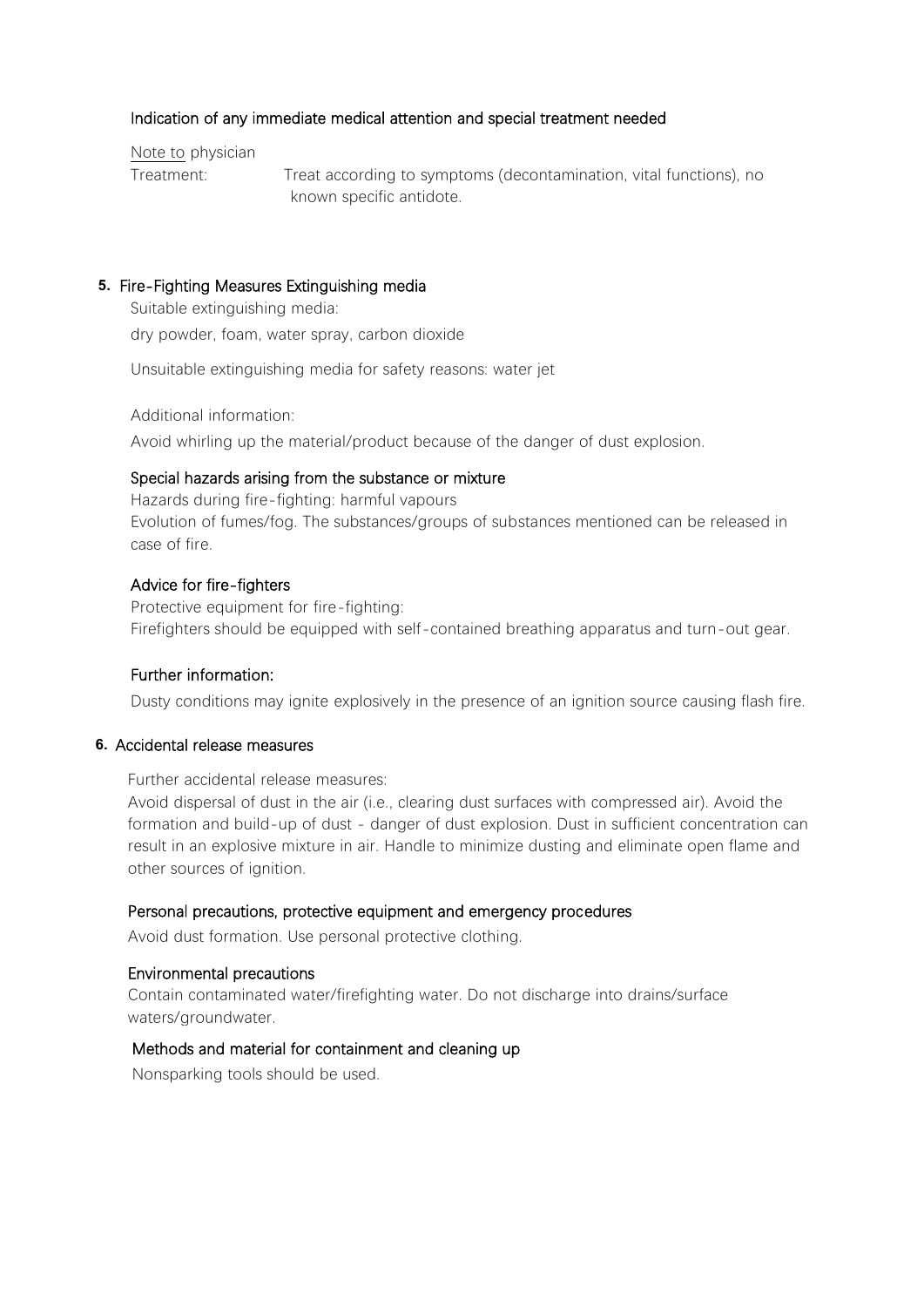#### **7.** Handling and Storage

#### Precautions for safe handling

Breathing must be protected when large quantities are decanted without local exhaust ventilation.

Closed containers should only be opened in well-ventilated areas. Avoid dust formation. Do not use any sparking tools.

Protection against fire and explosion:

Avoid dust formation. Dust in sufficient concentration can result in an explosive mixture in air. Handle to minimize dusting and eliminate open flame and other sources of ignition. Routine housekeeping should be instituted to ensure that dusts do not accumulate on surfaces. Dry powders can build static electricity charges when subjected to the friction of transfer and mixing operations. Provide adequate precautions, such as electrical grounding and bonding, or inert atmospheres. Refer to NFPA 654, Standard for the Prevention of Fire and Dust Explosions from the Manufacturing, Processing, and Handling of Combustible Particulate Solids (2013 Edition) for safe handling.

#### Conditions for safe storage, including any incompatibilities

No applicable information available.

Further information on storage conditions: Keep container tightly closed and dry; store in a

#### **8.** Exposure Controls/Personal Protection

No occupational exposure limits known.

#### Advice on system design:

It is recommended that all dust control equipment such as local exhaust ventilation and material transport systems involved in handling of this product contain explosion relief vents or an explosion suppression system or an oxygen deficient environment. Ensure that dusthandling systems (such as exhaust ducts, dust collectors, vessels, and processing equipment) are designed in a manner to prevent the escape of dust into the work area (i.e., there is no leakage from the equipment). Use only appropriately classified electrical equipment and powered industrial trucks.

## Personal protective equipment Respiratory protection:

Respiratory protection may not be required under normal operating conditions if adequate ventilation is provided.

#### Hand protection:

Wear chemical resistant protective gloves.

### Eye protection:

Safety glasses with side-shields.

#### Body protection:

Rody protection must be chosen based on level of activity and exposure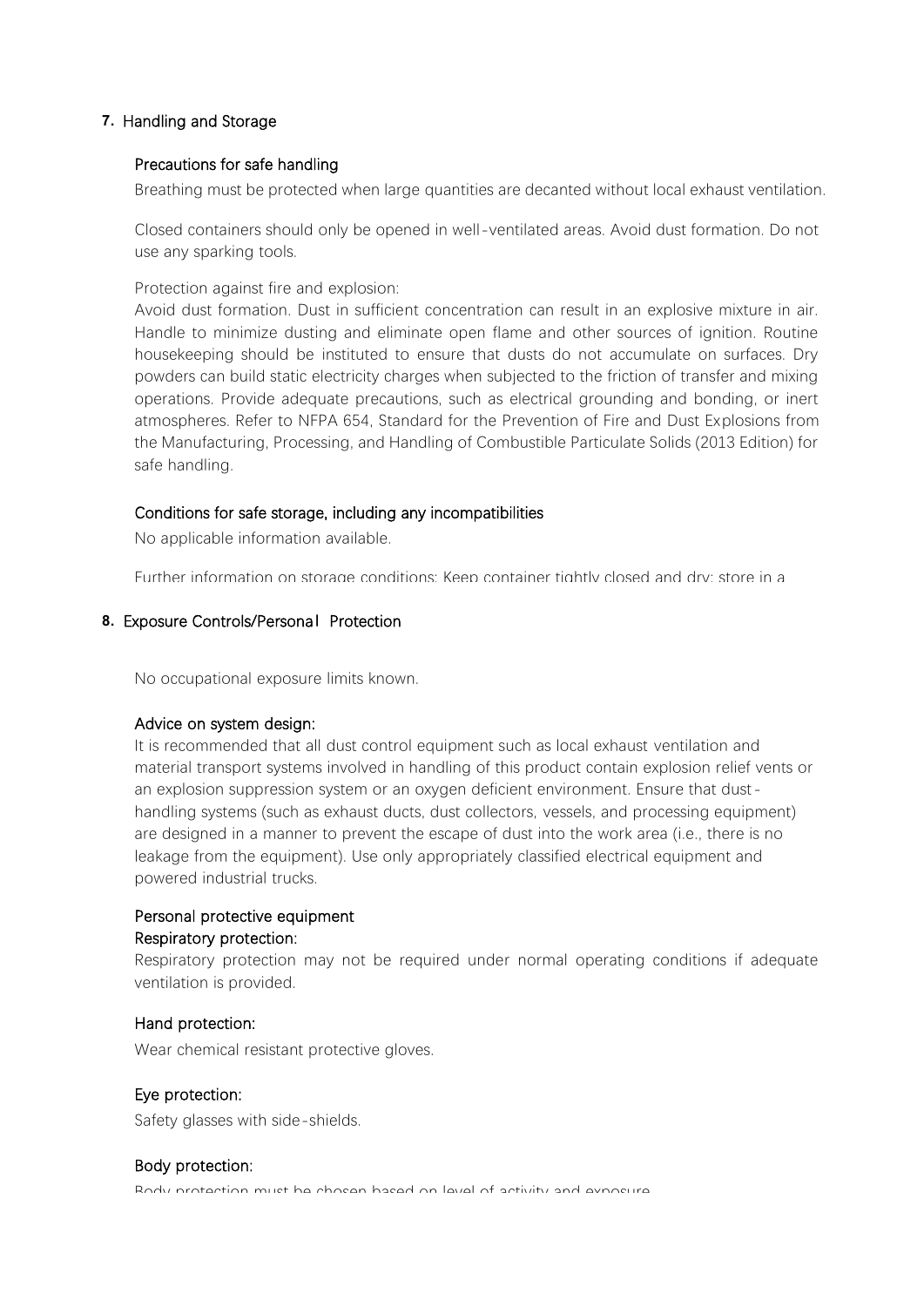## 9. Physical and Chemical Properties

| Form:                                                                                                                                                                                       | pastilles                                                                                                                                                                                                                                                                                      |
|---------------------------------------------------------------------------------------------------------------------------------------------------------------------------------------------|------------------------------------------------------------------------------------------------------------------------------------------------------------------------------------------------------------------------------------------------------------------------------------------------|
| Odour:<br>Odour threshold:<br>Colour:<br>pH value:                                                                                                                                          | odourless<br>No data available.<br>white to cream<br>6.0<br>$(1\%$ (m), 20 - 25 °C)<br>(as aqueous solution)                                                                                                                                                                                   |
| Meltina point:<br>Boiling point:<br>Sublimation point:<br>Flash point:<br>Flammability:                                                                                                     | 55 - 140 °C<br>not applicable<br>No data available.<br>192 °C (DIN 51758)<br>not flammable                                                                                                                                                                                                     |
| Lower explosion limit:                                                                                                                                                                      | For solids not relevant for<br>classification and labelling.                                                                                                                                                                                                                                   |
| Upper explosion limit:                                                                                                                                                                      | For solids not relevant for<br>classification and labelling.                                                                                                                                                                                                                                   |
| Autoignition:                                                                                                                                                                               | 360 °C (BAM)                                                                                                                                                                                                                                                                                   |
| Vapour pressure:<br>Density:                                                                                                                                                                | The product has not been tested.<br>$1.0 - 1.2$ g/cm3<br>(20 °C)                                                                                                                                                                                                                               |
| Relative density:<br>Bulk density:<br>Vapour density:<br>Partitioning coefficient n-<br>octanol/water (log Pow):<br>Self-ignition                                                           | No data available.<br>approx. 380 kg/m3<br>No data available.<br>Study scientifically not justified.<br>not self-igniting                                                                                                                                                                      |
| temperature:                                                                                                                                                                                |                                                                                                                                                                                                                                                                                                |
| Thermal decomposition:<br>Viscosity, dynamic:<br>% volatiles:<br>Solubility in water:<br>Solubility (quantitative):<br>Solubility (qualitative):<br>Evaporation rate:<br>Other Information: | No decomposition if correctly stored and handled.<br>not determined<br>not determined<br>insoluble<br>No data available.<br>No data available.<br>The product is a non-volatile solid.<br>If necessary, information on other physical and chemical<br>parameters is indicated in this section. |

## **10.** Stability and Reactivity

## Reactivity

Oxidizing properties: not fire-propagating

#### Chemical stability

The product is stable if stored and handled as prescribed/indicated.

### Possibility of hazardous reactions

In spite of the dedusting carried out for reasons of industrial health the product resp. the fine dust of the product is capable of dust explosion.

#### Conditions to avoid

Avoid dust formation. Avoid deposition of dust. Avoid all sources of ignition: heat, sparks, open flame. Avoid electro-static charge.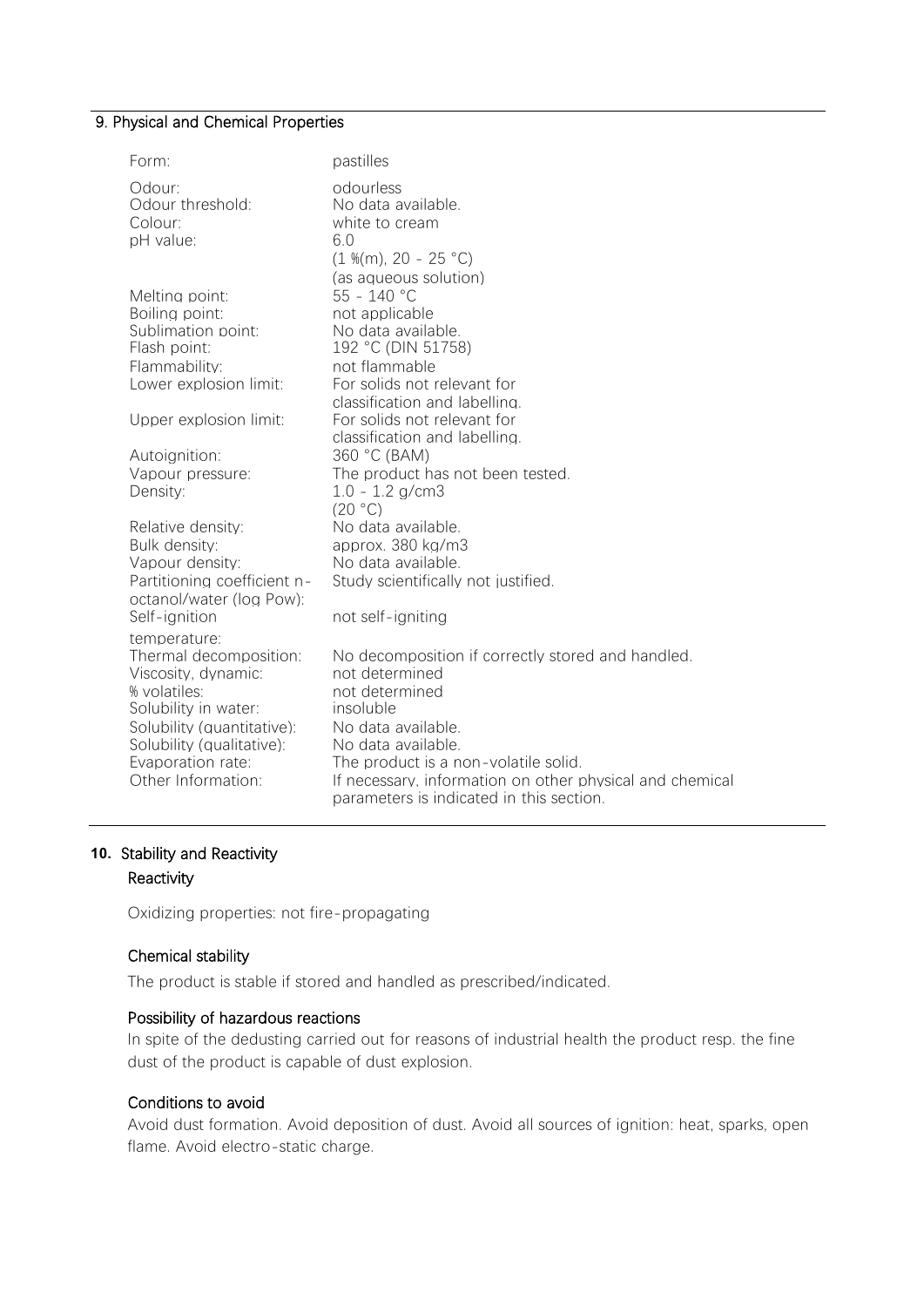#### Incompatible materials

strong oxidizing agents, strong acids

#### Hazardous decomposition products

Decomposition products:

Hazardous decomposition products: No hazardous decomposition products if stored and handled as prescribed/indicated.

Thermal decomposition:

No decomposition if correctly stored and handled.

# **11.** Toxicological information

## Primary routes of exposure

Routes of entry for solids and liquids are ingestion and inhalation, but may include eye or skin contact. Routes of entry for gases include inhalation and eye contact. Skin contact may be a route of entry for liquefied gases.

### Acute Toxicity/Effects

Acute toxicity Assessment of acute toxicity: Overexposure to dust may cause lung damage.

Oral Type of value: LD50 Species: rat Value: > 2,000 mg/kg

Inhalation

Information on: Polymeric sterically hindered amine light stabiliser Type of value: LC50 Species: rat Value: 0.112 mg/ Exposure time: 4 h

Dermal Type of value: LD50 Species: rat Value: > 2,000 mg/kg

Irritation / corrosion Assessment of irritating effects: Not irritating to eyes and skin. Skin Species: rabbit Result: non-irritant

Eye Species: rabbit Result: non-irritant

Sensitization Assessment of sensitization: No sensitizing effect.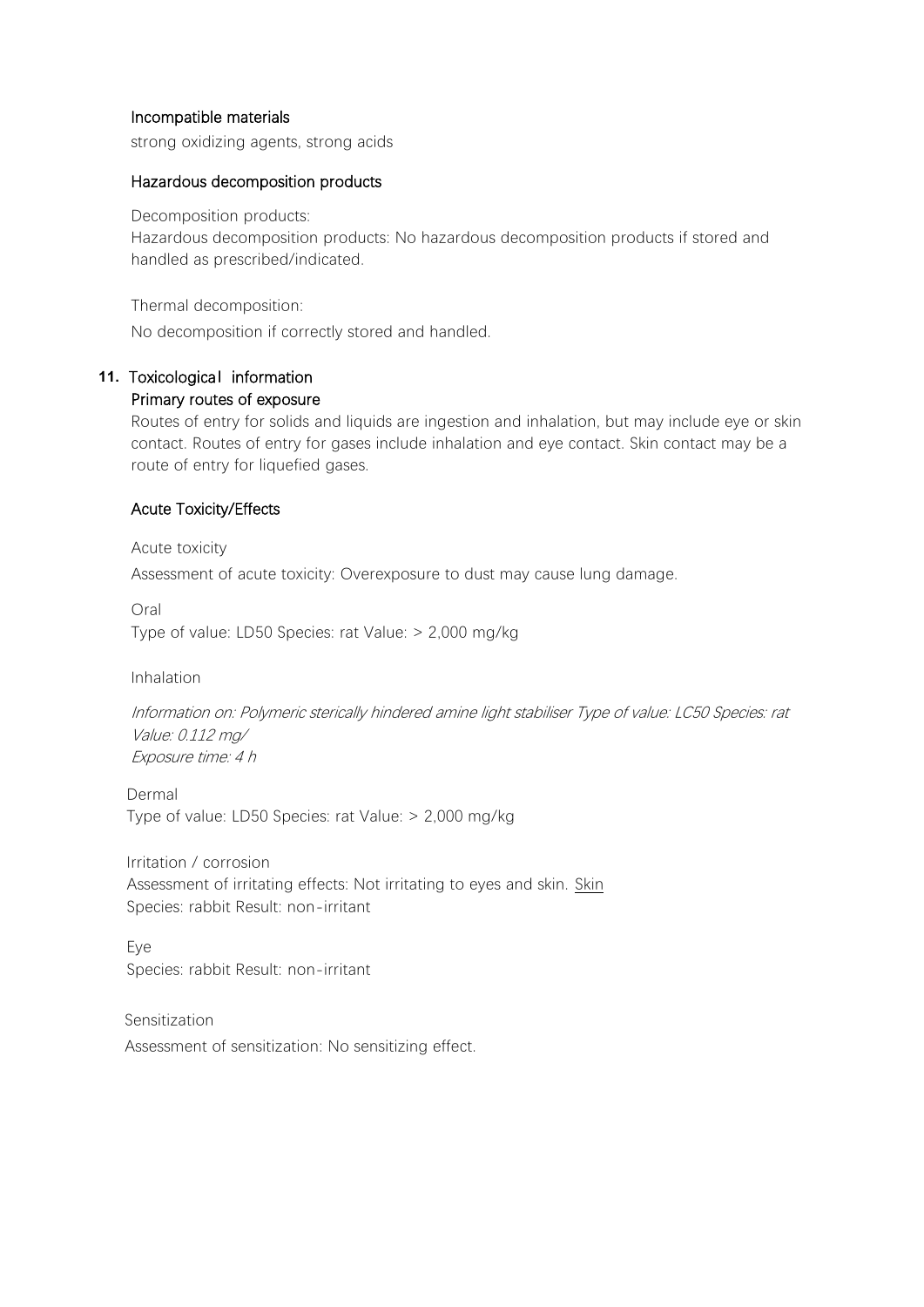other Species: guinea pig Result: Non-sensitizing.

### Chronic Toxicity/Effects

#### Repeated dose toxicity

Assessment of repeated dose toxicity: Based on our experience and the information available, no adverse health effects are expected if handled as recommended with suitable precautions for designated uses. The product has not been tested. The statement has been derived from the properties of the individual components.

#### Genetic toxicity

Assessment of mutagenicity: Based on the ingredients, there is no suspicion of a mutagenic effect.

#### Carcinogenicity

Assessment of carcinogenicity: The whole of the information assessable provides no indication of a

#### Carcinogenic effect.

None of the components in this product at concentrations greater than 0.1% are listed by IARC; NTP, OSHA or ACGIH as a carcinogen.

#### Reproductive toxicity

Assessment of reproduction toxicity: Based on the ingredients, there is no suspicion of a toxic effect on reproduction.

#### **Teratogenicity**

Assessment of teratogenicity: Animal studies gave no indication of a developmental toxic effect at doses that were not toxic to the parental animals.

### Other Information

There is no formation of respirable dust during intended uses. However, if dust formation occurs at processing/finishing processing steps like regranulation, mechanical machining (for example drilling, grinding etc.), occupational protection regulations have to be considered. The product has not been tested. The statement has been derived from the properties of the individual components.

## **12.** Ecological Information **and effects are described in the labelling (see section 2) in the labelling (see section 2) in the labelling (see section 2) in the labelling (see section 2) in the labelling (see section 2) i**

#### and/or in section 11. Function symptoms and effects are so far not known. The symptoms are so far not known. The so far not known. **Toxicity**

#### Aquatic toxicity

Assessment of aquatic toxicity:

There is a high probability that the product is not acutely harmful to aquatic organisms.

### Persistence and degradability

Assessment biodegradation and elimination (H2O) The product is virtually insoluble in water and can thus be separated from water mechanically in suitable effluent treatment plants.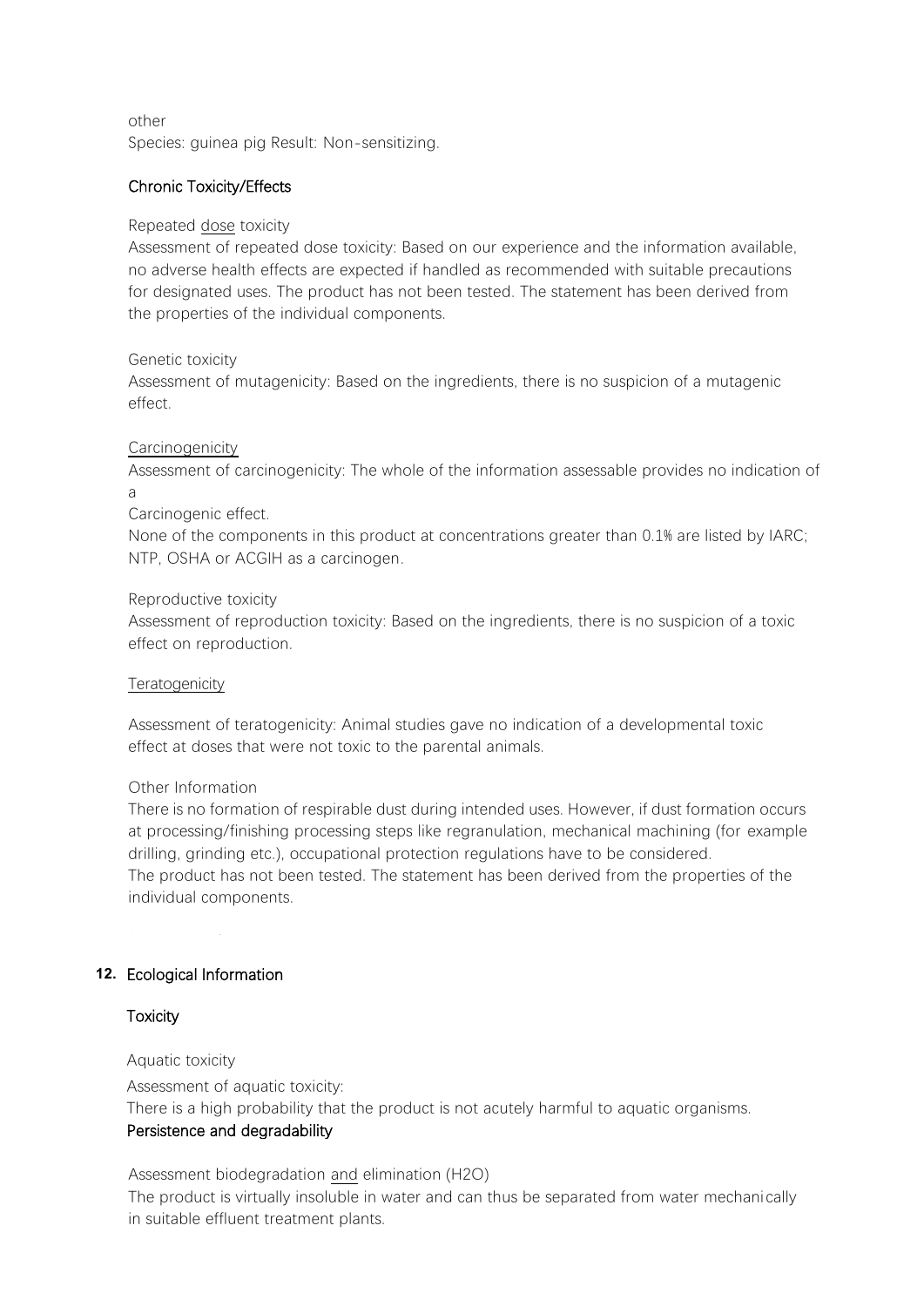#### Elimination information

Not readily biodegradable (by OECD criteria).

#### Bioaccumulative potential

Assessment bioaccumulation potential Does not significantly accumulate in organisms.

### Mobility in soil

Assessment transport between environmental compartments The substance will not evaporate into the atmosphere from the water surface.

#### Additional information

Other ecotoxicological advice: Do not discharge product into the environment without control.

### **13.** Disposal considerations Waste disposal of substance:

Do not discharge into drains/surface waters/groundwater. Dispose of in accordance with national, state and local regulations.

### Container disposal:

Dispose of in accordance with national, state and local regulations. Recommend crushing, puncturing or other means to prevent unauthorized use of used containers.

#### RCRA:

Not a hazardous waste under RCRA (40 CFR 261).

### **14.** Transport Information

#### Land transport

USDOT

Not classified as a dangerous good under transport regulations

### Sea transport

IMDG

Not classified as a dangerous good under transport regulations

### Air transport

IATA/ICAO

Not classified as a dangerous good under transport regulations

### **15.** Regulatory Information

### VOC content:

not determined